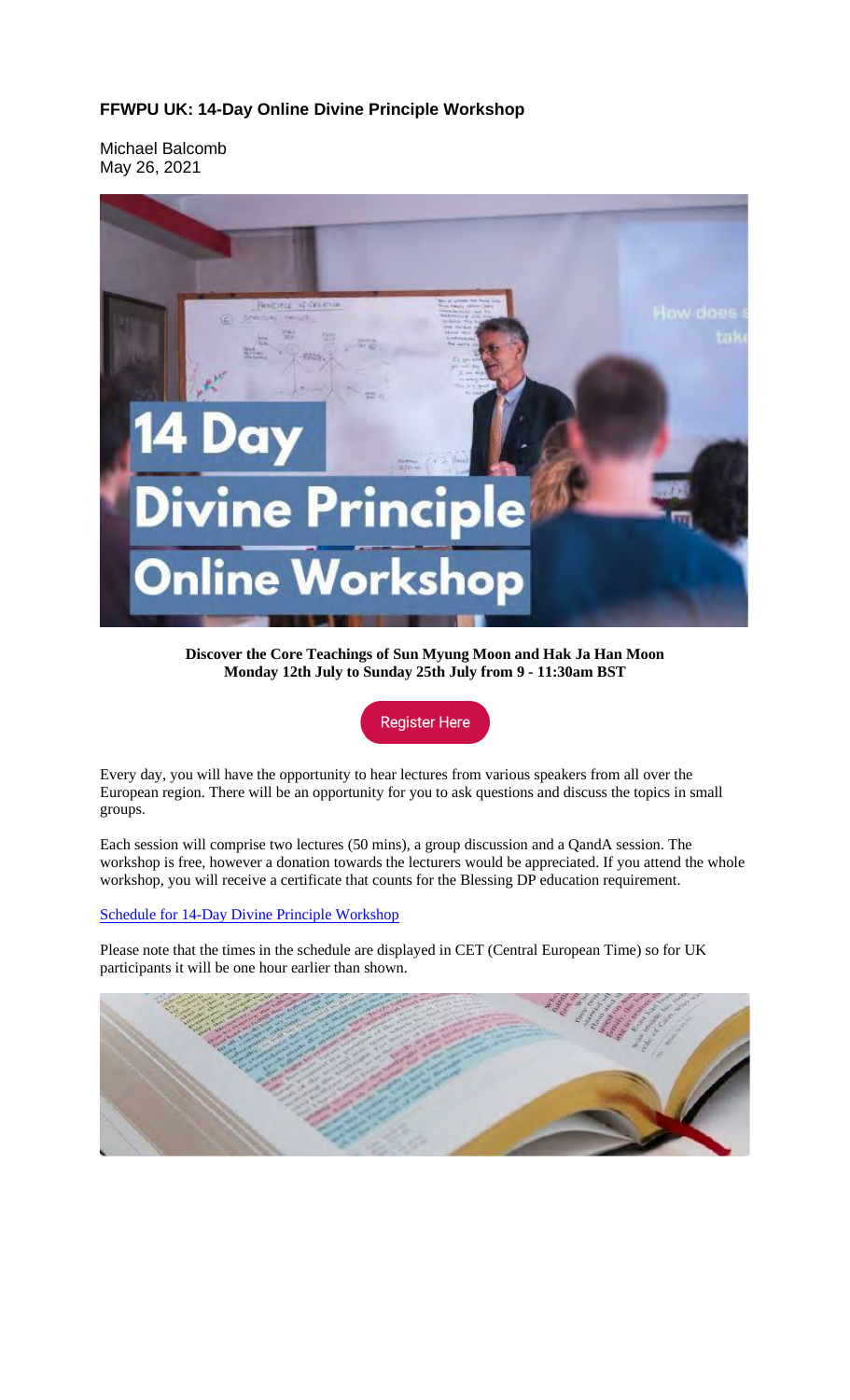|        | 14 Day DP online workshop 2021 (July 12-25) |                       |                                      |                  |              |                              |                        |       |
|--------|---------------------------------------------|-----------------------|--------------------------------------|------------------|--------------|------------------------------|------------------------|-------|
|        |                                             | Lecturer              | $10:00 - 10:55$                      | 20 min.          | 5 min.       | $11:20 - 12:10$              | 20 min.                | 12:30 |
| Day 1  | 12. July<br>Mon                             | Ashley<br>Crosthwaite | <b>Introduction to Principle</b>     | Group discussion | <b>Break</b> | Princ./Creation I            | $Q\&A$                 | End   |
| Day 2  | 13. 7. Tue                                  | Ashley<br>Crosthwaite | Princ./Creation II                   | Group discussion | <b>Break</b> | Princ./Creation III          | $Q\&A$                 | End   |
| Day 3  | 14.7. Wed                                   | Ashley<br>Crosthwaite | Princ./Creation IV                   | Group discussion | <b>Break</b> | Princ./Creation V            | $Q\&A$                 | End   |
| Day 4  | 15. 7. Thu                                  | Giuseppe Cali         | Fall of Man I                        | Group discussion | <b>Break</b> | Fall of Man II               | $Q\&A$                 | End   |
| Day 5  | 16. 7. Fri                                  | Giuseppe Cali         | Fall of Man III                      | Group discussion | <b>Break</b> | Mission of the Messiah I     | $Q\&A$                 | End   |
| Day 6  | 17. 7. Sat                                  | Giuseppe Cali         | Mission of the Messiah II            | Group discussion | <b>Break</b> | Resurrection                 | $Q\&A$                 | End   |
| Day 7  | 18.7. Sun                                   | Laurant<br>Ladouce    | Introduction to P. of<br>Restoration | Group discussion | <b>Break</b> | Adam's Family                | $Q\&A$                 | End   |
| Day 8  | 19.7. Mon                                   | Laurant<br>Ladouce    | Noah's Family                        | Group discussion | <b>Break</b> | Abraham's Family             | $Q\&A$                 | End   |
| Day 9  | 20.7. Tue                                   | Matthew<br>Huish      | Moses' Course I                      | Group discussion | <b>Break</b> | Moses' Course II             | $Q\&A$                 | End   |
| Day 10 | 21.7. Wed                                   | Ashley<br>Crosthwaite | Jesus' Course I                      | Group discussion | <b>Break</b> | Jesus' Course II             | Q&A                    | End   |
| Day 11 | 22.7. Thu                                   | Matthew<br>Huish      | Parallels of History I               | Group discussion | <b>Break</b> | Parallels of History II      | Q&A                    | End   |
| Day 12 | 23.7. Fri                                   | Laurant<br>Ladouce    | Last 400 Years                       | Group discussion | <b>Break</b> | The Three World Wars         | Q&A                    | End   |
| Day 13 | 24. 7. Sat                                  | Laurant<br>Ladouce    | 2nd Coming I                         | Group discussion | <b>Break</b> | 2nd Coming II                | $Q\&A$                 | End   |
| Day 14 | 25.7. Sun                                   | David Hanna           | True Parents' Life Course I          | Break 10 min.    |              | True Parents' Life Course II | Address Dr.<br>Balcomb | End   |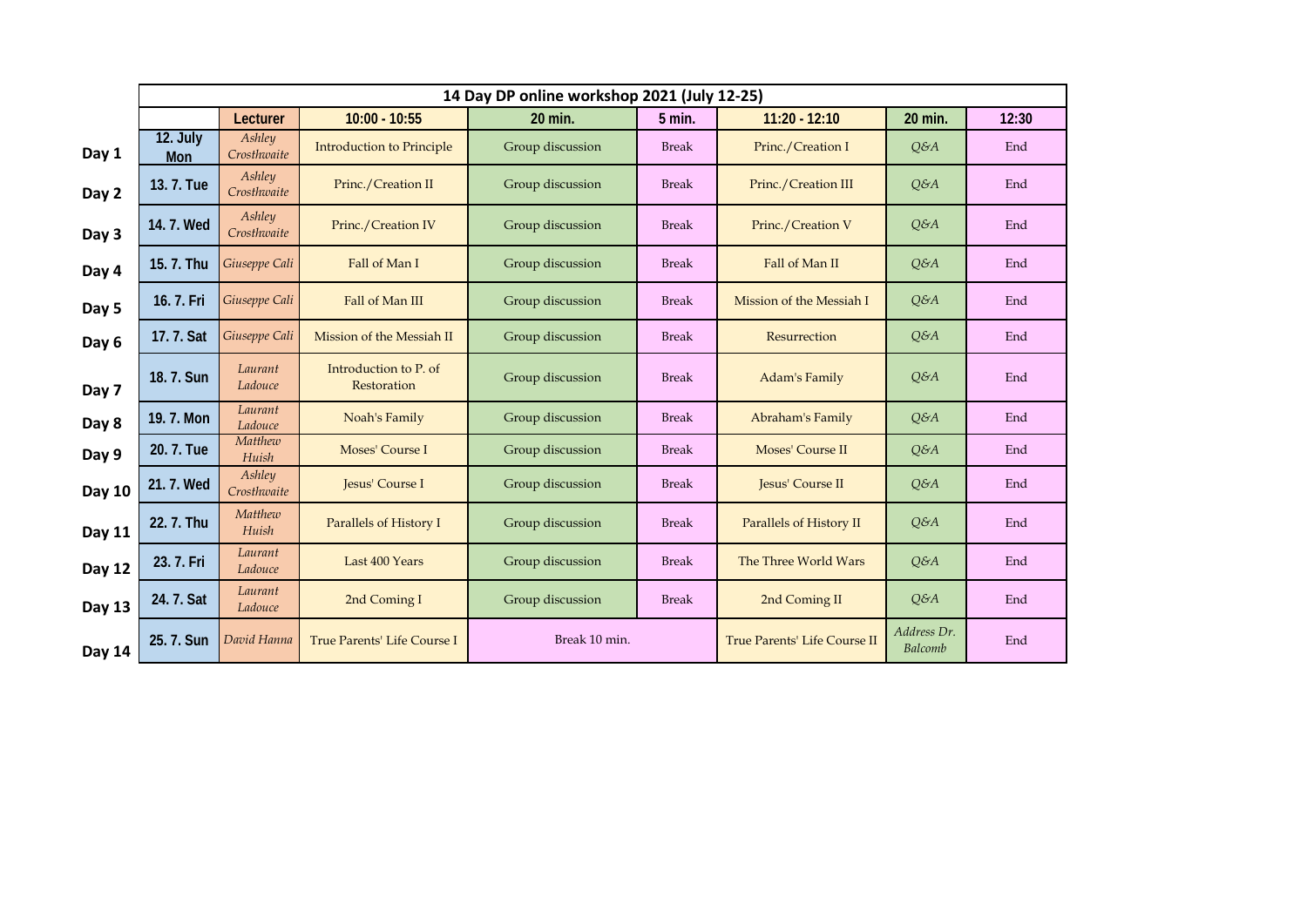

Your answer

 $\equiv$ 

Email \*

Your answer

Country of residence \*

Your answer

Choose your age category: \*

- 18 and younger
- $\bigcap$  18-26 years old
- $\bigcirc$  26-35 years old
- $\bigcirc$  35-50 years old
- $\bigcirc$  50-65 years old
- 65 and older

Have you attended any Divine Principle workshops or lecture before? \*

Yes

O No